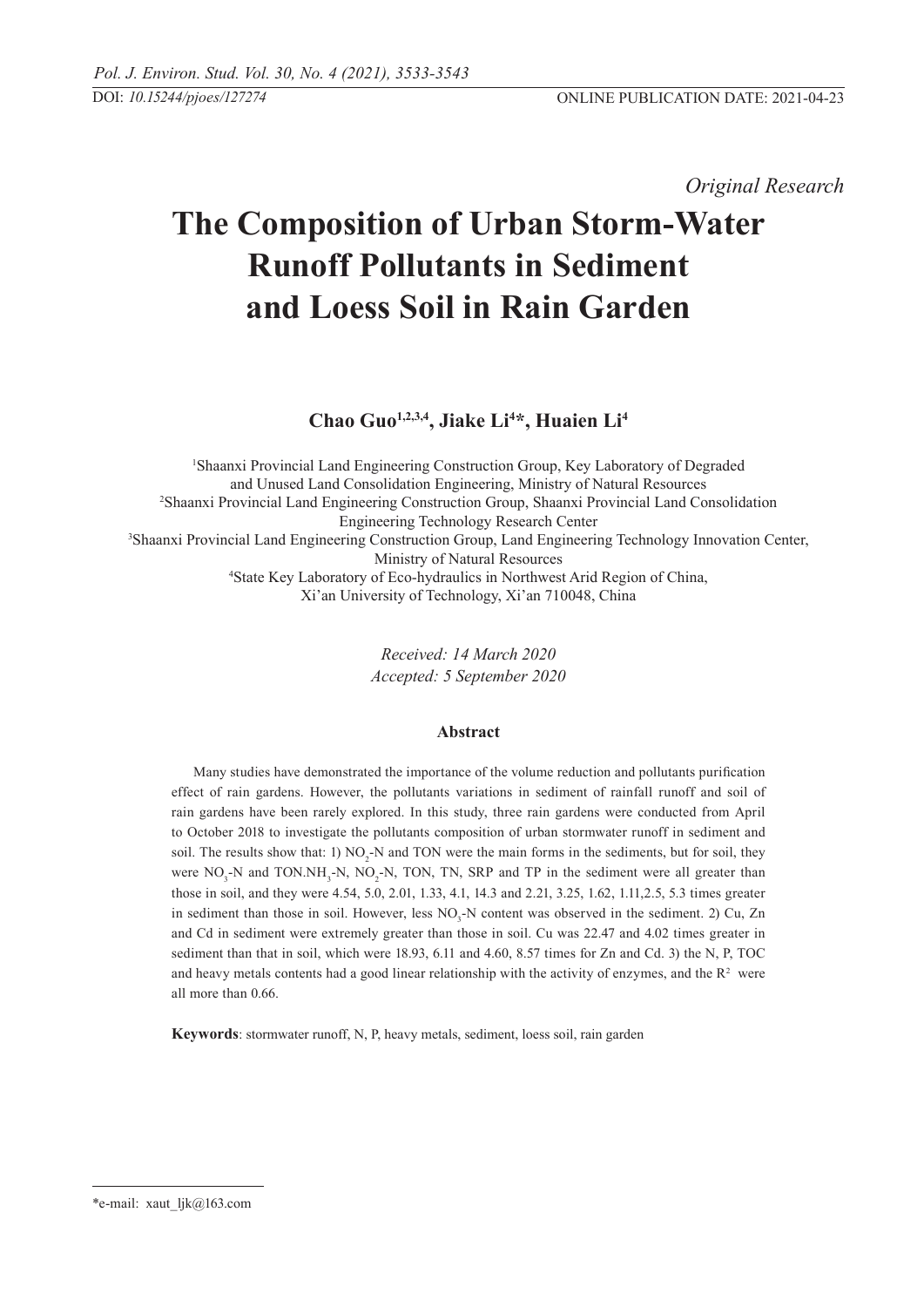#### **Introduction**

Rapid urban expansion leads to the replacement of native vegetation areas, which provide rainwater interception, storage, and infiltration functions, with impervious surfaces, which often results in an increase in the rate and volume of surface runoff of rainwater [1]. Therefore, urban stormwater has become an increasingly important source of pollutants to receiving waters [2]. Excess pollutants, such as nitrogen, phosphorus and heavy metals, input to aquatic ecosystems cause eutrophication, which leads to alterations in community structure, degradation of habitat quality, and increased incidences and duration of harmful algal blooms [3-4]. Stormwater nitrogen and phosphorus are present in a number of chemical forms, including ammonium (NH<sub>3</sub>-N), nitrate (NO<sub>3</sub>-N), nitrite ( $NO<sub>2</sub>-N$ ), dissolved organic N (DON), particulate organic N (PON), soluble reactive phosphorus (SRP), dissolved organic phosphorus (DOP), and dissolved phosphorus (DP), etc [5]. The pollutants composition varies with land use and hydrologic conditions [6]. Nitrogen and phosphorus behavior in stormwater runoff are therefore complex because of the biogeochemical complexity of their species.

Facing the serious problems of logging [7], environment pollution [8] and lack of groundwater recharge caused by traditional urbanization, various stormwater control measures (SCMs) are being employed in watersheds to reduce pollutant loads from stormwater runoff, with rain garden as one of the more effective urban SCMs [9-10]. Rain garden is an infiltration-based SCM that is widely used in residential area because of its ability to improve water quality and the hydrologic condition of the developed landscape. Rain gardens are effective at removing a range of pollutants, including suspended solids, heavy metals, nitrogen, phosphorus, oil and grease [11]. Laboratory and pilot-scale bioretention tank studies have shown that removal efficiencies of Cu, Zn and Pb from a synthetic runoff were typically greater than 95%, those of total phosphorus were approximately 80%, and total nitrogen were 50-70% [12-13]. However, could the pollutants removed by bioretention tanks kept in soil? Or they could be decomposed fast? We expect that rain water can be effectively purified, meanwhile we do not want pollutants to have great impact on the soil of the facility. In that way, is it possible to set up a pond to sediment rain water before the rainfall runoff enters the rain garden? And the amount of pollutants in the sedimentation tank is not clear now. Soil enzyme activity reflects the intensity and direction of various biochemical processes in soil, and it is one of the most basic properties of soil [14]. Rain garden soil contains different forms of enzymes, and soil enzyme activities are closely related to soil nutrients dynamics [15]. The enzymatic product of soil urease (SU) is ammonia Soil sucrase (SU) is related to soil organic matter, phosphorus content, microbial quantity and soil

respiration intensity. Soil protease (SP) mainly involves in the conversion of amino acids, proteins and other protein-containing organic compounds in soil. And soil acid phosphatase (SAP) can accelerate the conversion and hydrolysis of organic phosphorus [16]. Therefore, to determine soil N, P and their relations with enzyme activity in the rain garden are of great significance to understand the mechanism of pollutants purification carried in rainfall runoff. At present, many studies have been conducted on the regulation and pollutants purification effects of rain gardens on rainfall runoff [17-18]. Some researchers focus on the structure, running effect, influence mechanism and model simulation of LID or facility measures themselves [19- 20]. There are also a few experts have carried out the impact of concentrated infiltration of rainfall runoff on soil facilities in recent years [21-22]. However, the pollutants variations in sediment of inflow weir and soil in rain garden and the contrast of the two have been rarely explored.

Therefore, this paper takes three rain gardens that have been used for many years in Xi'an University of Technology as the study facilities, and the objectives of this study are to (1) contrast the various of nitrogen  $(ammonia$  nitrogen-NH<sub>3</sub>-N, nitrate nitrogen-NO<sub>3</sub>-N, nitrite-NO<sub>2</sub>-N, total organic nitrogen-TON and total nitrogen-TN), phosphorus (total phosphorus-TP, soluble reactive phosphorus-SRP) and total organic carbon-TOC in sediments and rain garden soil; (2) study the influence of stomwater concentration on heavy metals (copper-Cu, zinc-Zn and cadmium-Cd) and enzyme activity (urease-SU, sucrose-SS, acid phosphatase-PPS and protease-PS) in sediments and rain garden soil; (3) analyze the quantitative relationship between soil N, P, TOC, heavy metal contents and soil enzyme. Conclusions from related research can provide important theoretical support for further study of LID facilities, and will provide scientific basis and theoretical support for the rational allocation of concentrated infiltration measures.

# **Materials and Methods**

## Site Description

Rain gardens in this study located at Xi'an University of Technology, Xi'an, Shaanxi Provence, China. The city of Xi'an is in Northwest China (E107°40′-109°49′ and N33°39′-34°45'), which has a temperate continental climate. The annual average temperature in Xi'an is 13ºC, and the rainfall is 551 mm, but the evaporation is 990 mm [23]. More than 80% of rainfall occurred from May to October. The city is situated on widely distributed loess soil that generally has deep profile of more than 50 m. The soil bulk density is generally 1.35 g/cm3 , comprising 9% clay, 80% silt, and 10% sand. The reported infiltration rate of the loess soil varies from 0.4 m/d to 2 m/d and higher. This study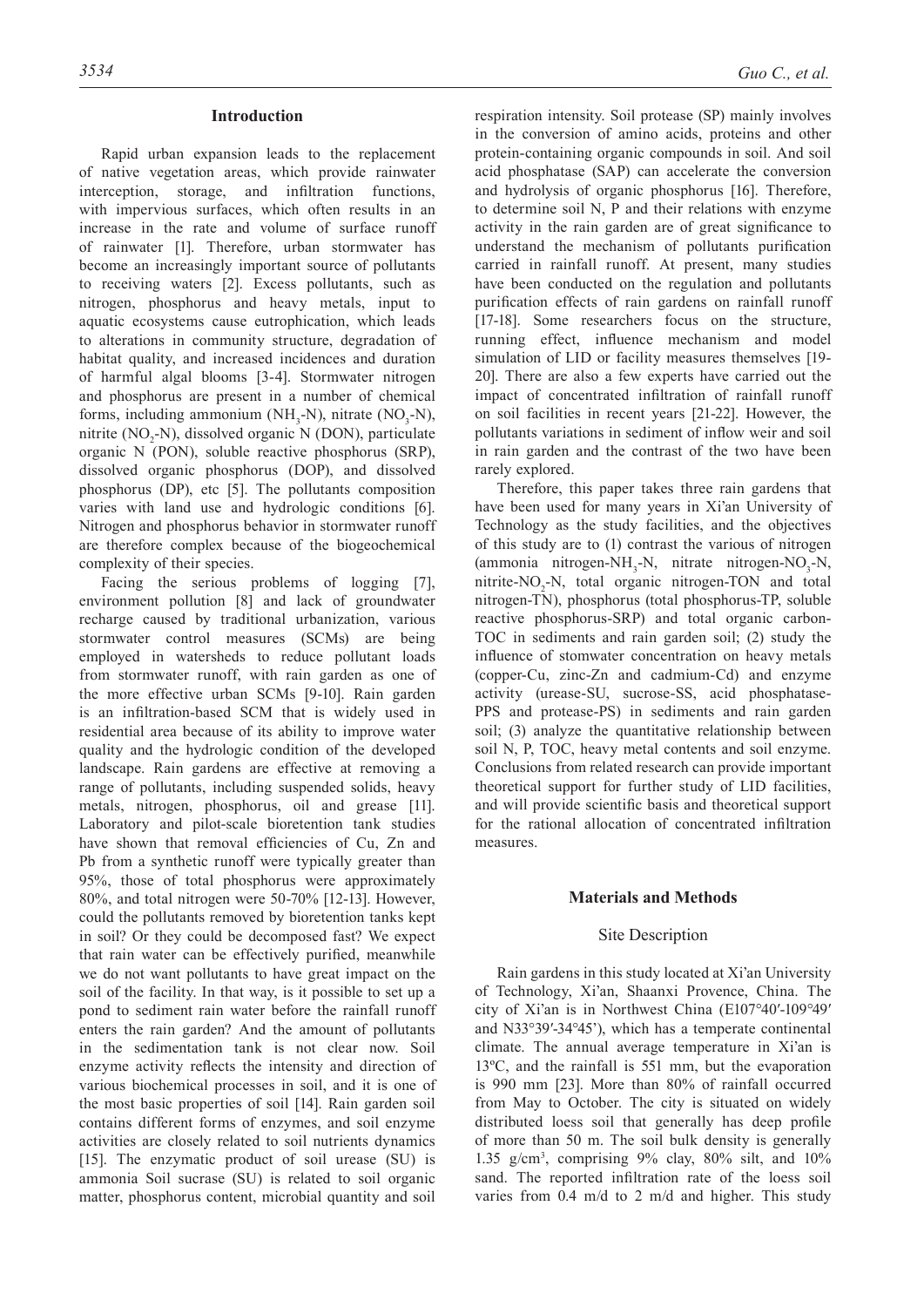

Fig. 1. Location of the experimental rain gardens.

involves three rain gardens of No. 1 (RG1), No. 2 (RG2) and No.3 (RG3), as illustrated in Fig. 1.

## *Rain Garden of RG1*

RG1 was completed in 2010, and it accepted roof rainfall from a teaching building. RG1included three parts, namely, A, B and C, as illustrated in Fig. 1. The confluence area of RG1 was  $216 \text{ m}^2$ , and the confluence area ratio (confluenceratio = confluencearea /garden area) was 6:1. *Thunbergiaalata* was planted in the rain garden. The bottom of RG1 was laid with waterproof geomembrane, placed with perforated Polyvinyl Chloride (PVC) tube drainage  $(d = 110 \text{ mm})$ , wrapped in permeable geotextile, and covered with a layer of gravel. Inflow and outflow of the rain garden was measured with pressure transducers mounted on V-notch weirs of 30° installed at the inlet and outlet of the rain garden. The overall situation of rain gardens was shown in Table 1.

## *Rain Garden of RG2*

RG2 was built in 2011 and collected stormwater runoff of concrete roof with area of  $604.7 \text{ m}^2$ . The confluence area ratio was 20:1. RG2 was the infiltration facility without outlet. It was oval with 20 cm loess soil. *Tageteserecta L. and Hedera nepalensis var. sinensis (Tobl.) Rehd* were planted in the rain garden. Inflow of the rain garden was measured with pressure transducers mounted on V-notch weirs of 45° installed at the inlet of the rain garden, and overflow was measured with draft mounted on V-notch weirs of 30°. Runoff entered RG2 and infiltrated to recharge the groundwater directly. There is a landfill plant at 5 m on the east side of RG2, and it is mainly used to collect domestic garbage on campus. The bottom of the landfill plant is concrete with anti-seepage film, and the landfill leachate will not fall vertically or horizontally. A small amount of debris from the debris without cleaning on time would be washed into the garden with runoff.

#### *Rain Garden of RG3*

Rain garden of RG3 was installed in 2012 and treated stormwater runoff from road and concrete roof. It was oval with 60 cm loess soil. The confluence area ratio was 20:1. The flapper in the middle was used to divide RG2 into the two sub-sections of part D and E. RG3-D was conventionally drained without a saturated zone using a perforated plastic pipes, whereas RG3-E was permeable without outlet. Soil samples in this study were collected in RG3-E. Inflows of RG3-D and E were measured with pressure transducers mounted on V-notch weirs of 30° installed at the inlet. They had the same plants as RG2.The structures of three rain gardens were shown in Fig. 2.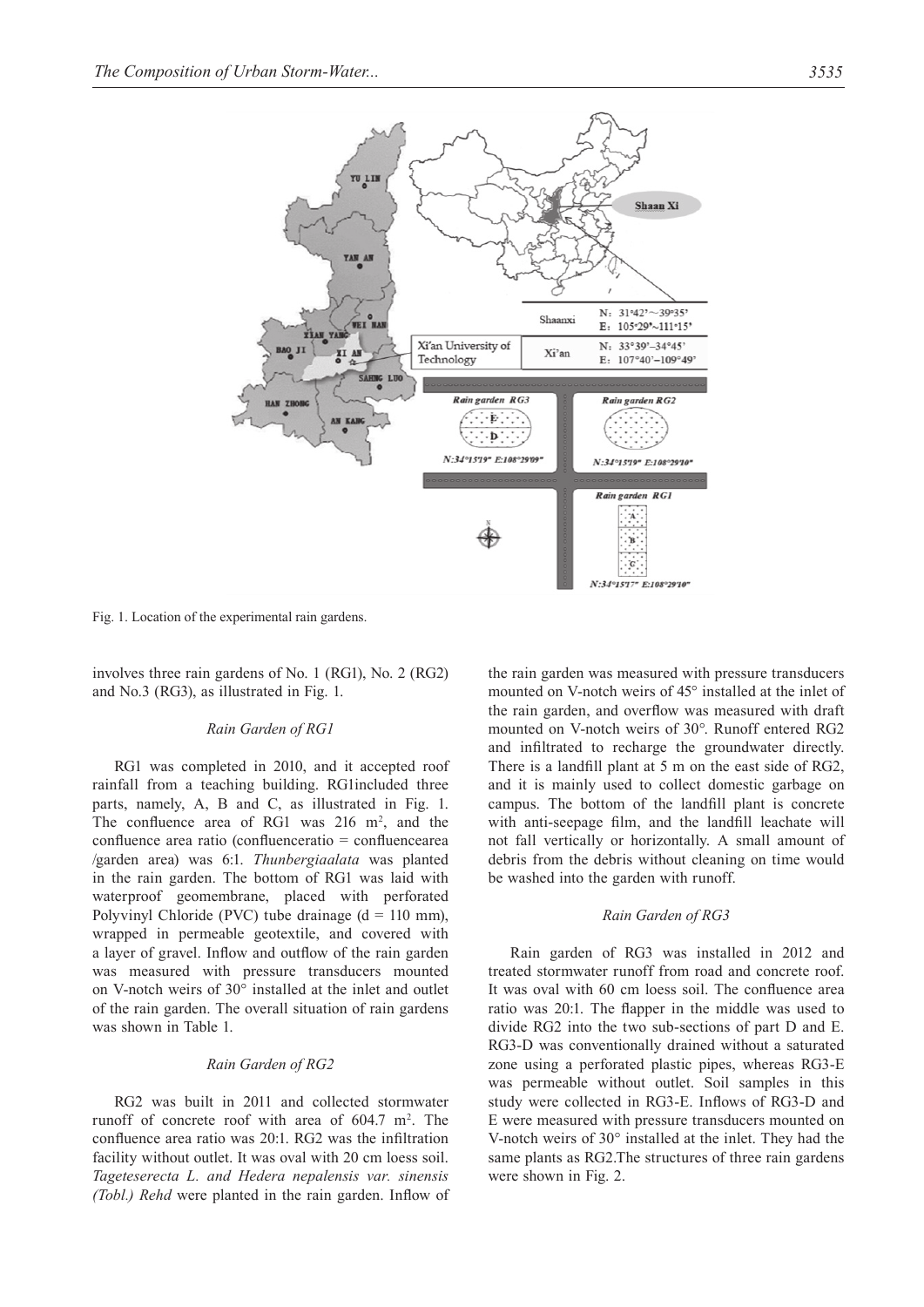| Rain Gardens    |                | <b>Size</b>                                                                                             | BottomTreat-<br>ment                            | <b>Filters and Thickness</b> |                 | Confluence<br>Area Ratio | Underlying<br>Surface            |
|-----------------|----------------|---------------------------------------------------------------------------------------------------------|-------------------------------------------------|------------------------------|-----------------|--------------------------|----------------------------------|
|                 | $\overline{A}$ | Length $\times$ Width $\times$ Height<br>$= 4$ m $\times$ 3 m $\times$ 0.9 m                            | Waterproof                                      | Aquifer layer                | $20 \text{ cm}$ |                          | Roof                             |
|                 |                |                                                                                                         |                                                 | Loess soil                   | 55 cm           |                          |                                  |
|                 |                |                                                                                                         |                                                 | Gravel                       | $15 \text{ cm}$ |                          |                                  |
|                 |                |                                                                                                         | Waterproof                                      | Aquifer layer                | $20 \text{ cm}$ |                          |                                  |
|                 |                | Length $\times$ Width $\times$ Height<br>$= 4$ m $\times$ 3 m $\times$ 0.9 m                            |                                                 | Loess soil                   | $20 \text{ cm}$ | 6:1                      |                                  |
|                 | $\overline{B}$ |                                                                                                         |                                                 | Silver sand                  | $20 \text{ cm}$ |                          |                                  |
| RG1             |                |                                                                                                         |                                                 | Coarse sand                  | $15 \text{ cm}$ |                          |                                  |
|                 |                |                                                                                                         |                                                 | Gravel                       | $15 \text{ cm}$ |                          |                                  |
|                 | $\mathcal{C}$  |                                                                                                         |                                                 | Aquifer layer                | $20 \text{ cm}$ |                          |                                  |
|                 |                | Length $\times$ Width $\times$ Height<br>$= 4$ m $\times$ 3 m $\times$ 0.9 m                            | Waterproof<br>Flooded height<br>$15 \text{ cm}$ | Loess soil                   | $20 \text{ cm}$ |                          |                                  |
|                 |                |                                                                                                         |                                                 | Silver sand                  | $20 \text{ cm}$ |                          |                                  |
|                 |                |                                                                                                         |                                                 | Coarse sand                  | $15 \text{ cm}$ |                          |                                  |
|                 |                |                                                                                                         |                                                 | Gravel                       | $15 \text{ cm}$ |                          |                                  |
| RG <sub>2</sub> |                | Long axis $\times$ Short axis $\times$ Depth                                                            | Permeable                                       | Aquifer layer                | $20 \text{ cm}$ | 20:1                     | Roof                             |
|                 |                | $= 7 \text{ m} \times 5.5 \text{ m} \times 0.35 \text{ m}$                                              |                                                 | Loess soil                   | $20 \text{ cm}$ |                          |                                  |
| RG3             | $\overline{D}$ | Long axis $\times$ Short axis $\times$ Depth<br>$= 6 \text{ m} \times 2 \text{ m} \times 1.1 \text{ m}$ |                                                 | Aquifer layer                | 50 cm           |                          | Roof and<br>concrete<br>pavement |
|                 |                |                                                                                                         | Waterproof                                      | Loess soil                   | $60 \text{ cm}$ |                          |                                  |
|                 | E              | Long axis $\times$ Short axis $\times$ Depth                                                            | Permeable                                       | Aquifer layer                | 50 cm           | 15:1                     |                                  |
|                 |                | $= 6 \text{ m} \times 2 \text{ m} \times 1.1 \text{ m}$                                                 |                                                 | Loess soil                   | 60 cm           |                          |                                  |

Table 1.The overall situation of rain garden.

## Water Test Methods

Inflow and outflow were recorded during the period of rainfall, and water samples were collected immediately. The samples were stored in a refrigerator at −4ºC, and analysis was completed within 5 days.  $NH<sub>3</sub>-N$  and  $NO<sub>3</sub>-N$  were measured by continuous flowing analysis (SKALAR, Holland). TN and TP were measured by ultraviolet spectrophotometer (DR5000, Hach Company, Colorado, USA). And the weighing

method was used to measure TSS. Heavy metals were determined by atomic absorption spectrophotometry. Water samples were mainly used to analyze the pollutants load entering the rain gardens.

# Soil Samples Collection

Sediment sludge was collected in the inflow weir of the three rain gardens, and they were found to be black and smelly. The soil samples were collected in RG2 and



Fig. 2. The structure of three rain gardens.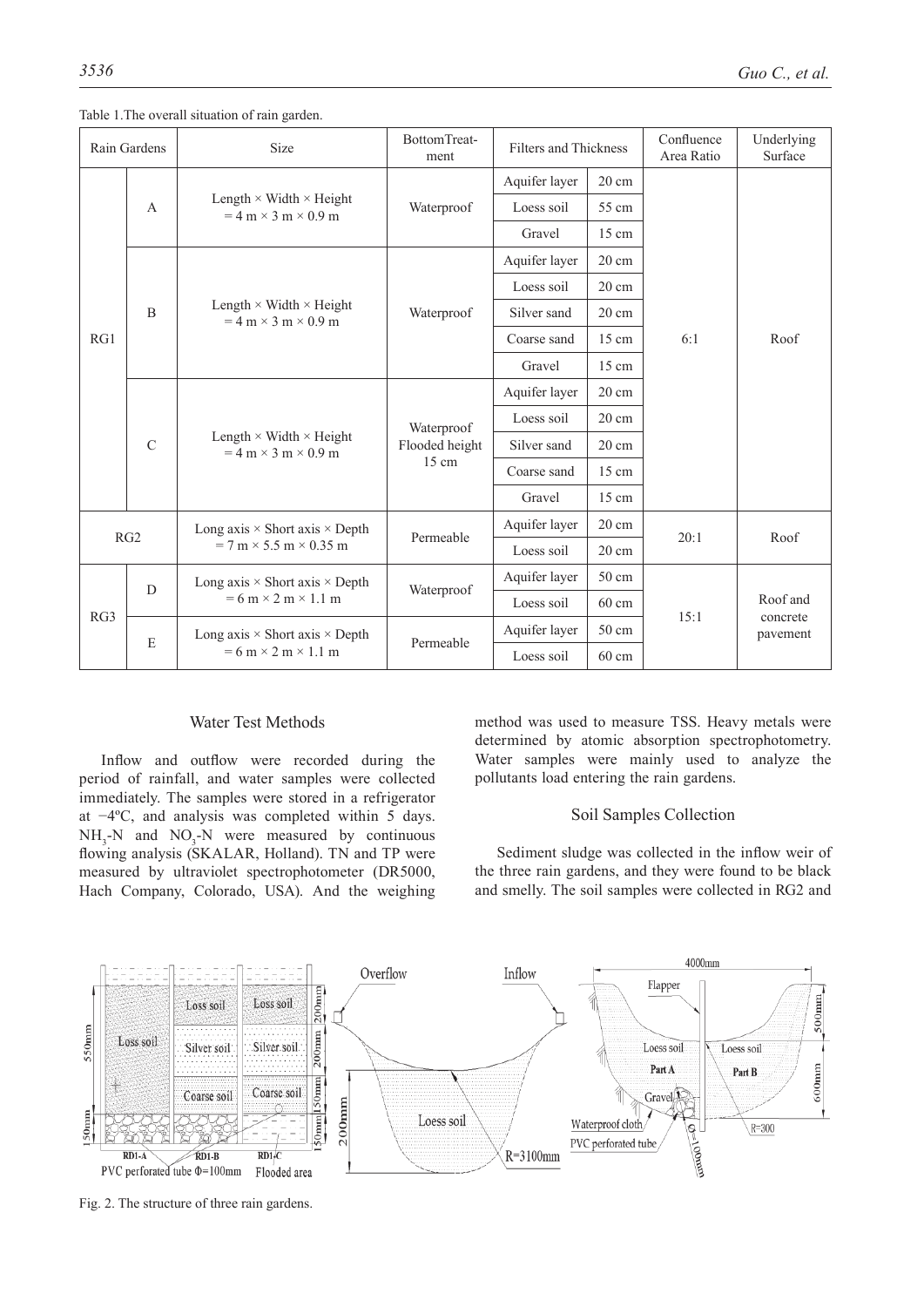RG3-E (a comparison soil sample (CS) was taken 3 m far from RG2) on  $27<sup>th</sup>$  April,  $7<sup>th</sup>$  July and  $14<sup>th</sup>$  October 2018. The fresh sediment samples are collected by plastic shovel, and one sample is about 1 kg. The fresh soil samples were collected about 500 g at three points (on the concentric circle in RG1 and on the straight line in RG3-E), then mixed the three samples thoroughly to be used as a test sample. The soil profile of RG2was deep, so samples in five layers were collected, and they were 0~10 cm, 20~30 cm, 40~50 cm, 70~80 cm, 90~100 cm, respectively. Soil profile of RG3-Ewas shallow (60 cm), so it was divided into three layers from 0 to 10 cm, 20 to 30 cm, and 40 to 50 cm, respectively. And CS was collected at 0~10 cm, 20~30 cm, 40~50 cm, 70~80 cm.

#### Soil Analysis

All samples were naturally ventilated and dried. The grass roots and other impurities were removed. A part of the samples dried previously was passed through a 200-mesh sieve to measure  $NH<sub>3</sub>$ -N and  $NO<sub>3</sub>$ -N content, and another part was passed through a 100 mesh sieve to measure TN, TP, Cu, Zn, Cd and enzyme, and the other passed through a 60-mesh sieve to measure TOC. The sub-samples were all stored in a refrigerator at −20ºC after the previous treatment, and all indicators were completed within 1 week.

The soil TOC was determined by potassium dichromate oxidation-spectrophotometry. The standard curve was drawn with  $10 \text{ g L}^{-1}$  glucose standard solution. 0.1 g of mercury sulfate, 5.00 ml of potassium dichromate solution and 7.5 ml of sulfuric acid were added to the soil samples. The mixture was heated in a thermostat heater at 135ºC for 30 min. The supernatant was taken after cooling, and centrifuged at 2000 r/min for 10 min, and finally the absorbance was measured at 585 nm.

Soil  $NH<sub>3</sub>-N$  was extracted by the potassium chloride solution from the soil. Under alkaline conditions, the ammonia ion in the extract reacted with phenol in the presence of hypochlorite ions, and it formed a blue indophenol solution, then the absorbance was measured at 630 nm [24]. Soil  $NO_3$ -N and  $NO_2$ -N was extracted by the potassium chloride solution from the soil, and the extract passed through a reduction column to reduce nitrate nitrogen to nitrite nitrogen. Under acidic conditions, nitrite nitrogen reacted with sulfonamide to form diazonium salt. Then, it was coupled with N-(1-naphthyl)-ethylenediamine hydrochloride to form a red solution with the maximum absorption at a wavelength of 543 nm. The total amount of nitrate nitrogen and nitrite nitrogen were determined and the difference between the total amount of nitrate nitrogen and nitrite nitrogen was the nitrate nitrogen content [24]. Dual beam UV-visible spectrophotometer (UV-2100) was used for the measurement of soil  $NH<sub>3</sub>-N$ and  $NO_3$ -N. The concentration of TN in the soil was determined by alkaline potassium persulfate digestion

[25] and analyzed by the UV spectrophotometric method [26]. To measure the concentrations of TP, the soil was first heated at 450ºC for 3 h, extracted by 20 mL of 3.5 M HCl for 16 h, and then determined using the ascorbic acid method [26]. The contents of TN/TP in the soil were expressed as mg TN/TP  $g^{-1}$ .

Soil Cu, Zn and Cr were determined by flame atomic absorption spectrophotometry, and Pb and Cd were determined by graphite furnace atomic absorption spectrophotometry. The methods use a total decomposition of hydrochloric acid, nitric acid, hydrofluoric acid, and perchloric acid to completely destroy the mineral crystal lattice of the soil, so that all the elements to be measured in the sample enter the sample.

The activity of soil urease was determined by starch blue colorimetry, and the absorbance was measured at 578 nm. The soil urease activity was expressed in milligrams as  $\mu$ g NH<sub>3</sub>-N g<sup>-1</sup>. The sucrase was determined by 3, 5-diyl salicylic acid colorimetry, and the absorbance was determined at 508 nm. The sucrase activity was expressed as  $\mu$ g glucose g<sup>-1</sup>. The protease was measured by Ninhydrin colorimetry, and the absorbance was measured at 560 nm. The activity of the soil protease was expressed as  $\mu$ g C<sub>2</sub>H<sub>3</sub>NO<sub>2</sub> g<sup>-1</sup>. Soil phosphatase activity was measured by phenyl phosphate sodium colorimetry, and the absorbance was measured at 660 nm. The phosphatase activity was expressed as μg  $P_2O_5$  g<sup>-1</sup>. Dual beam UV-visible spectrophotometer (UV-2100) was used for the measurement of enzyme activity.

Sigma Plot12.5 (developed by Systat software company, USA; the supplier is Beijing ND Times Technology Co., Ltd. BeiJing, China), Minitab (developed by Pennsylvania State University, Commonwealth of Pennsylvania, USA) and SPSS 20.0 (developed by Stanford University, California, USA) were used for data analysis.

## **Results and Discussion**

## Water Quality of the Inflow

Forty-two rainfall events about rain garden of RG1 were monitored during the period from March 2011 to August 2018. The runoff volume reduction ranged from 9.80% to 100.0%, and the flood peak flow reduction rate varied from 20.3% to 100.0%. The NH<sub>3</sub>-N, NO<sub>3</sub>-N, TN, TP and TSS concentration reduction rate varied from 7.83%~94.22%, -583.50%~58.65%, -119.30%~85.06%, -467.40%~48.89%, -18.60%~100.0% [6]. A total of 47 rainfall events were monitored of RG2, and only eight rainfall events produced the overflow from the system. The annual average runoff volume reduction rate of RG2 was more than 97.3% [6]. Because of the special structure of RG3 with 0.5 m aquifer, no overflow occurred in case of RG3-E from 2012 to now. The runoff volume reduction rate of RG3-E was 100.0%, so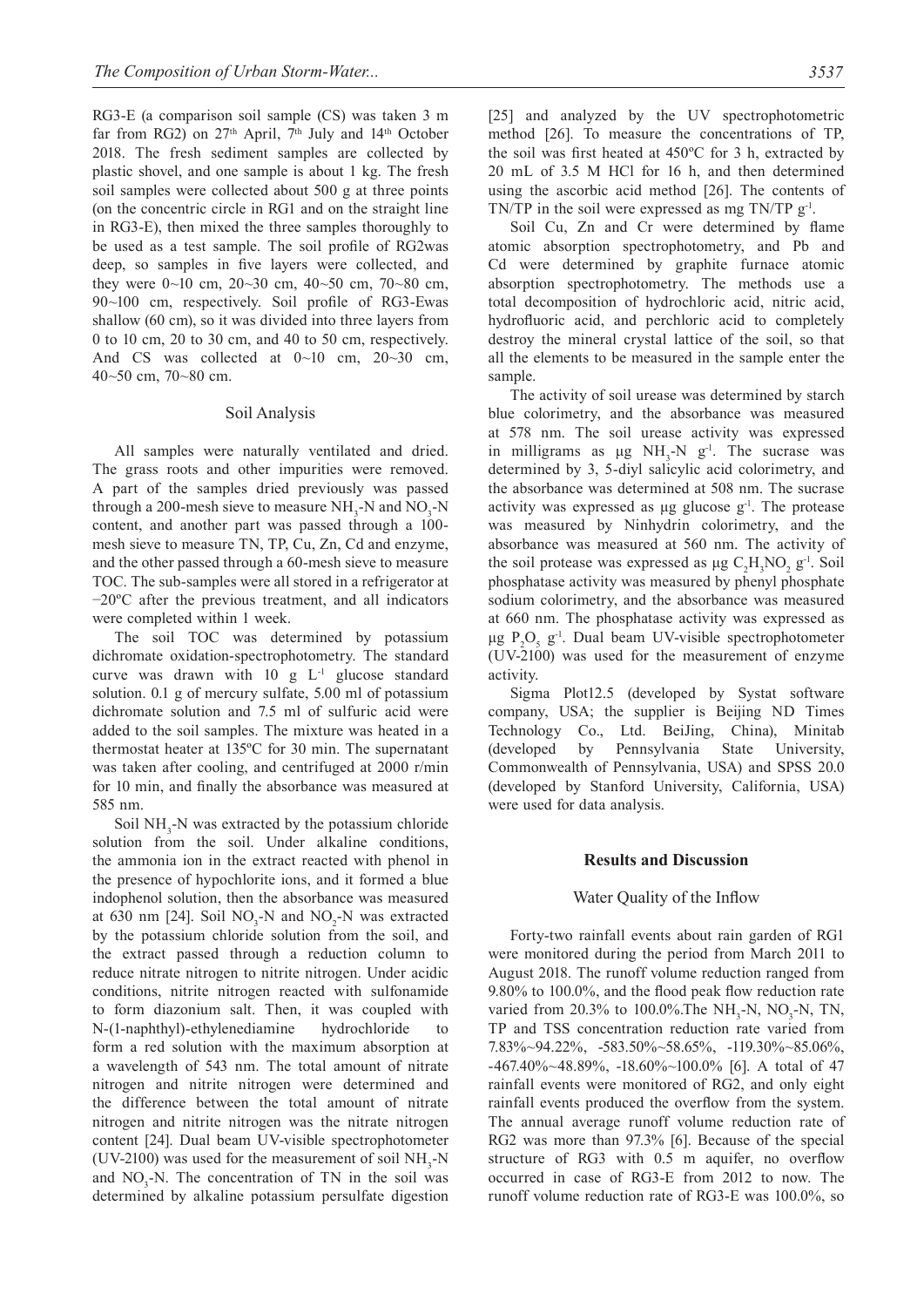|            | RG1        |                          |            | RG2                      | RG3        |                          |  |
|------------|------------|--------------------------|------------|--------------------------|------------|--------------------------|--|
| Items      | EMC/(mg/L) | Load/(g/m <sup>2</sup> ) | EMC/(mg/L) | Load/(g/m <sup>2</sup> ) | EMC/(mg/L) | Load/(g/m <sup>2</sup> ) |  |
| <b>COD</b> | 68.15      | 237.27                   | 103.91     | 1205.62                  | 57.78      | 502.85                   |  |
| <b>TSS</b> | 49.79      | 173.33                   | 93.55      | 1085.37                  | 65.04      | 566.04                   |  |
| $NH_{3}-N$ | 1.03       | 3.59                     | 2.45       | 28.37                    | 1.14       | 9.92                     |  |
| $NO3-N$    | 1.05       | 3.67                     | 1.11       | 12.91                    | 1.57       | 13.69                    |  |
| <b>TN</b>  | 3.06       | 10.66                    | 4.24       | 49.16                    | 3.09       | 26.91                    |  |
| <b>TP</b>  | 0.21       | 0.74                     | 0.32       | 3.76                     | 0.23       | 1.99                     |  |
| Cu         |            |                          | 0.044      | 0.662                    | 0.106      | 1.201                    |  |
| Zn         |            |                          | 0.281      | 4.212                    | 0.630      | 7.102                    |  |
| Cd         |            |                          | 0.022      | 0.032                    | 0.031      | 0.035                    |  |

Table 2. EMC and the pollutants load of inflow (2016~2019).

all the pollutants carried in the rainfall runoff entered the system [6]. The pollutant EMC concentration and the load of inflow were shown in Table 2. The N and P concentration of roof runoff are all less than that of road runoff, and the heavy metals mainly come from road runoff. Therefore, pollutants carried by rainfall runoff is one of the important sources of pollution in rain gardens.



## N and P in Sediment and Soil of Rain Garden

The content of N, P and TOC in sediment of three inflow weirs (abbreviated asI-RG1, I-RG2 and I-RG3) and two rain garden soil (abbreviated asS-RG2 and S-RG3), are shown in Fig. 3a). It can be seen that  $NO<sub>2</sub>-N$ and TON are the main forms in the inflow weir sediments, but the situation is different for the soil N,  $NO_3-N$ and TON are the main forms. However, the content of  $NH<sub>3</sub>-N$  in the sediment and soil of the rain garden is less, and the other forms of N are all greater than those of  $NH<sub>3</sub>-N$ . The N content in CS is the least.

The order of N content in the I-RG1 is  $NH_3-N<$  $NO_3$ -N<N $O_2$ -N<TON<TN, but they are in order of  $NH<sub>3</sub>-N3-N2-N in I-RG2 and I-RG3.$  $NO<sub>2</sub>$ -N in the I-RG2 and I-RG3 is significantly greater than that in I-RG1. This is mainly due to the structure of the weir of rain garden of RG2 and RG3. A certain amount of rainwater is still stored in the inflow weir after the rainfall, and the sediment in the weir is in an anoxic state, thus the presence of a saturated zone for nitrate denitrification provides good conditions, which convert nitrate to nitrite [14, 23]. The inflow weir of RG1 is a horizontal PVC pipe. The water in the PVC pipe is gradually evaporated after the rainfall, and the sediment is in an aerobic state in the inflow weir, so the nitrite content is less. However, The N in the sediment of the rain garden mainly comes from the scouring of the rainfall on the underlying surface of the catchment area. Research shows that due to the vehicle exhaust, tire wear and pedestrian that results the road runoff has great concentration of N [13]. This study proved the conclusion, and TN in I-RG3 is the greatest.

It is found that the contents of  $NH<sub>3</sub>-N$ ,  $NO<sub>3</sub>-N$ ,  $NO<sub>2</sub>-N$ , TON and TN in the I-RG2 are 5.12, 22.25, 70.21, 37.42 and 135.0 mg/kg, respectively, but they are 1.13, 23.73, 14.04, 28.10 and 67.0 mg/kg in the S-RG2. It can be seen that the contents of  $NH<sub>3</sub>-N$ ,  $NO<sub>3</sub>-N$ ,  $NO<sub>2</sub>-N$ , Fig. 3. N, P and TOC in sediment and soil. TON and TN in the I-RG2 are 4.54, 0.94, 5.0, 2.01, and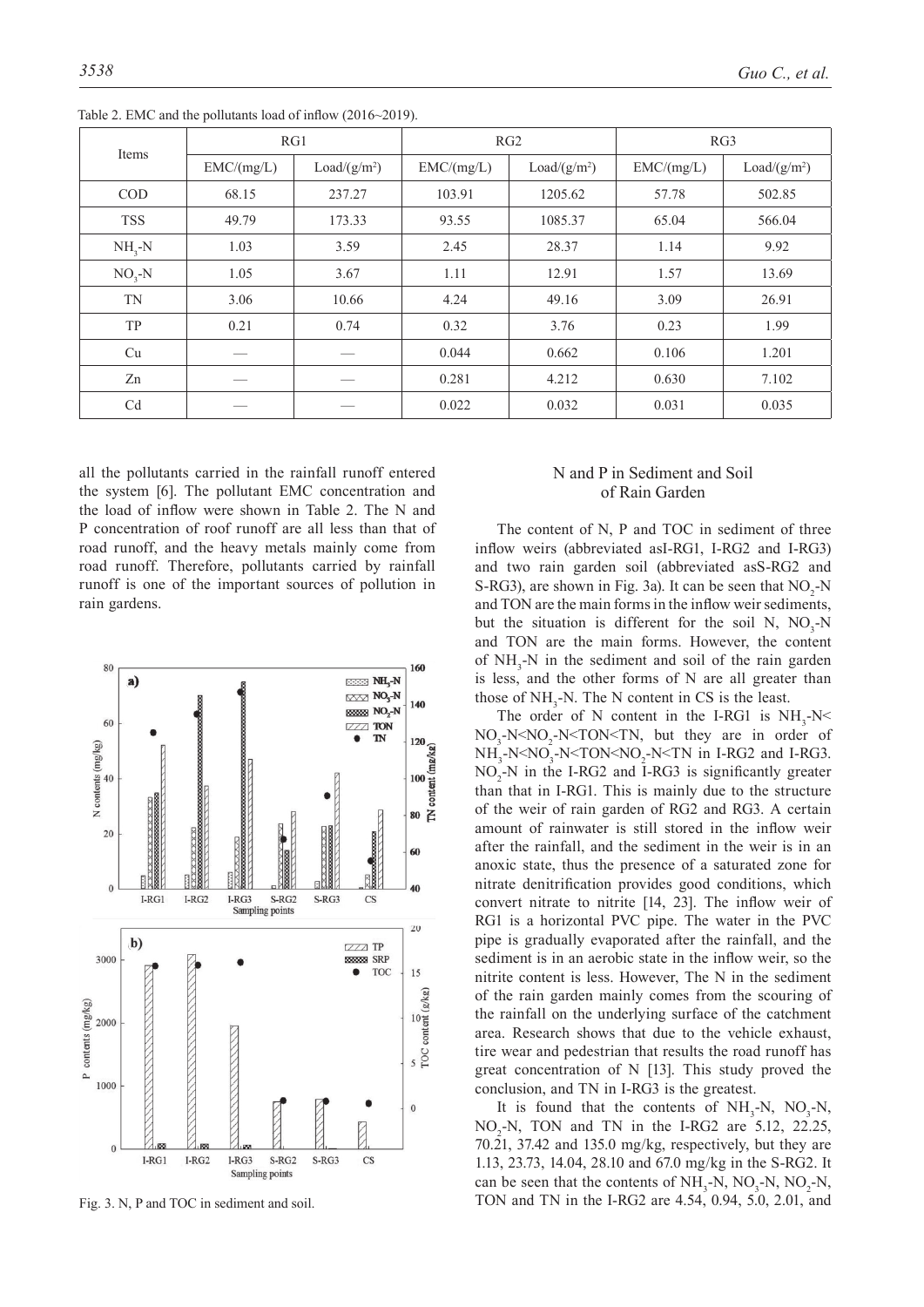1.33 times greater than those in the S-RG2. However the situation is same as the RG3, and the contents of  $NH<sub>3</sub>-N$ ,  $NO<sub>3</sub>-N$ ,  $NO<sub>2</sub>-N$ , TON and TN in the I-RG3 are 2.21, 0.83, 3.25, 1.62 and 1.11 times greater than that in the S-RG3. N contents in the I-RG2 and I-RG3 are all greater than those of soil N, except for  $NO<sub>3</sub>-N$ . Of course, the various forms of N in CS is the least. According to Hatt [4] the experimental results showed that the sedimentary TP, OM, and TN levels of the entire Nansi Lake appeared to be higher in the upstream lake than in the downstream lake. Therefore, setting up the sedimentation tank has a better effect on pollutants interception carried by rainfall runoff. However, less  $NO<sub>3</sub>$ -N content is observed in the sediment. This is mainly due to the long time anaerobic conditions in the sediment that make the content of  $NO<sub>3</sub>$ -N converse to  $NO<sub>2</sub>$ -N.

The soluble reactive phosphorus (SRP) is small in the sediment and soil of rain garden, and most of the P in the sediment is in the form of particles. It can be seen from Fig. 3b) that the content of P in the sediment of the inflow weirs is much greater than those of soil P, however, CS has small contents of P. TP and SRP in I-RG2 are 3084.0 and 85.62 mg/kg, respectively, but they are 751.2 and 5.97 mg/kg in S-RG2. And TP and SRP in sediment are 4.1 and 14.3 times greater than those in soil. TP and SRP are 1959.0 and 65.68 mg/kg in I-RG3, but 791.0 and 12.29 mg/kg in S-RG3. And they are 2.5 and 5.3 times greater in I-RG3 than those in S-RG3. Therefore, P is well precipitated in the inflow weirs. Study shows that particulate P is mostly adsorbed on the deposits of underling, and it is deposited greatly with the migration of rainfall runoff [27]. Therefore, more TP content is observed in the sediment.

The order of TOC content in the sediment of the three inflow weirs are I-RG1<I-RG2<I-RG3. This showed that a large amount of TOC is from road runoff, while it is less in the roof runoff. It is mainly because the road surface generates a lot of organic pollutants due to tire wear, vehicle exhaust and pedestrian [28]. During the rainfall scouring, the organic pollutants carried in the road deposit enter the inflow weirs with the runoff. And the TOC content in the sediment are all greater than those in rain garden soil.

To sum up, the sediment in the inflow weirs contains great amount of N, P and TOC, therefore, pollutants in rainfall runoff are effectively precipitated by inflow weirs. And this could reduce the pollutants volume entered the rain garden. Thus, if rain garden is used for regulating stomwater runoff, sedimentation tank for intercepting pollutants is necessary. It can effectively reduce the concentration of pollutants entering the rain garden, and relieve the soil pollution level in rain gardens.

## Heavy Metals in Sediment and Soil of Rain Garden

The order of heavy metal contents in the sediment is Zn>Cu>Cd, which indicates that the Zn content is



Fig. 4. Heavy metals in sediment and soil.

great in rainfall runoff. The contents of Cu, Zn and Cd in three inflow weirs are I-RG2>I-RG3>I-RG1. This is mainly due to the landfill plant on the east side of RG2, and when the campus garbage is cleaned and transported every day, the dust will fall on the underlying surface. The result is attributed to the fact that heavy metals tend to attach to the suspended solids in stormwater [29], and they easily enter the inflow weirs with the rainfall runoff. Relevant research shows surface sediments from a seaport, aquaculture facilities, wastewater discharges, Huanghe (Yellow) River estuary and wetland has great contents of Cu, Pb, Zn, Cr, Ni, Cd [21].

From Fig. 4, it can be seen that the heavy metal contents in the sediment are much greater than those in soil. The contents of Cu in the I-RG1, I-RG2 and I-RG3 are 235.93, 553.17, 143.03 mg/kg, respectively, but they are 24.62 and 35.57 mg/kg in the S-RG2 and S-RG3. The contents of Cu in the I-RG2 and I-RG3 are 22.47 and 4.02 times greater than those in the S-RG2 and S-RG3. The average contents of Zn in the I-RG1, I-RG2 and I-RG3 are 897.49, 1043.02, 959.65 mg/kg, respectively, however, they are 55.11 and 157.14 mg/kg in the S-RG2 and S-RG3. The contents of Zn in the I-RG2 and I-RG3 are 18.93 and 6.11 times greater than that in the S-RG2 and S-RG3. The contents of Zn are 1.742, 1.921, 1.620 mg/kg in the I-RG1, I-RG2 and I-RG3, but they are 0.202 and 0.189 mg/kg in the S-RG2 and S-RG3, respectively. The contents of Zn in the I-RG2 and I-RG3 are 4.60 and 8.57 times greater than that in the S-RG2 and S-RG3. A large amount of heavy metals accumulated in sediment of the inflow weirs, which greatly reduced the soil heavy metal contents in the rain gardens. Hu [30] studied the distribution characteristics and contamination assessment of heavy metals in surface sediments of Chaohu Lake, China, He declared that the heavy metal distribution of surface sediment indicated a higher degree of contamination in the east and west regions of the lake than that in the middle region. Other research shows that most of the heavy metals in rainfall runoff are attached to the underlying deposit. When rainfall scouring, they enter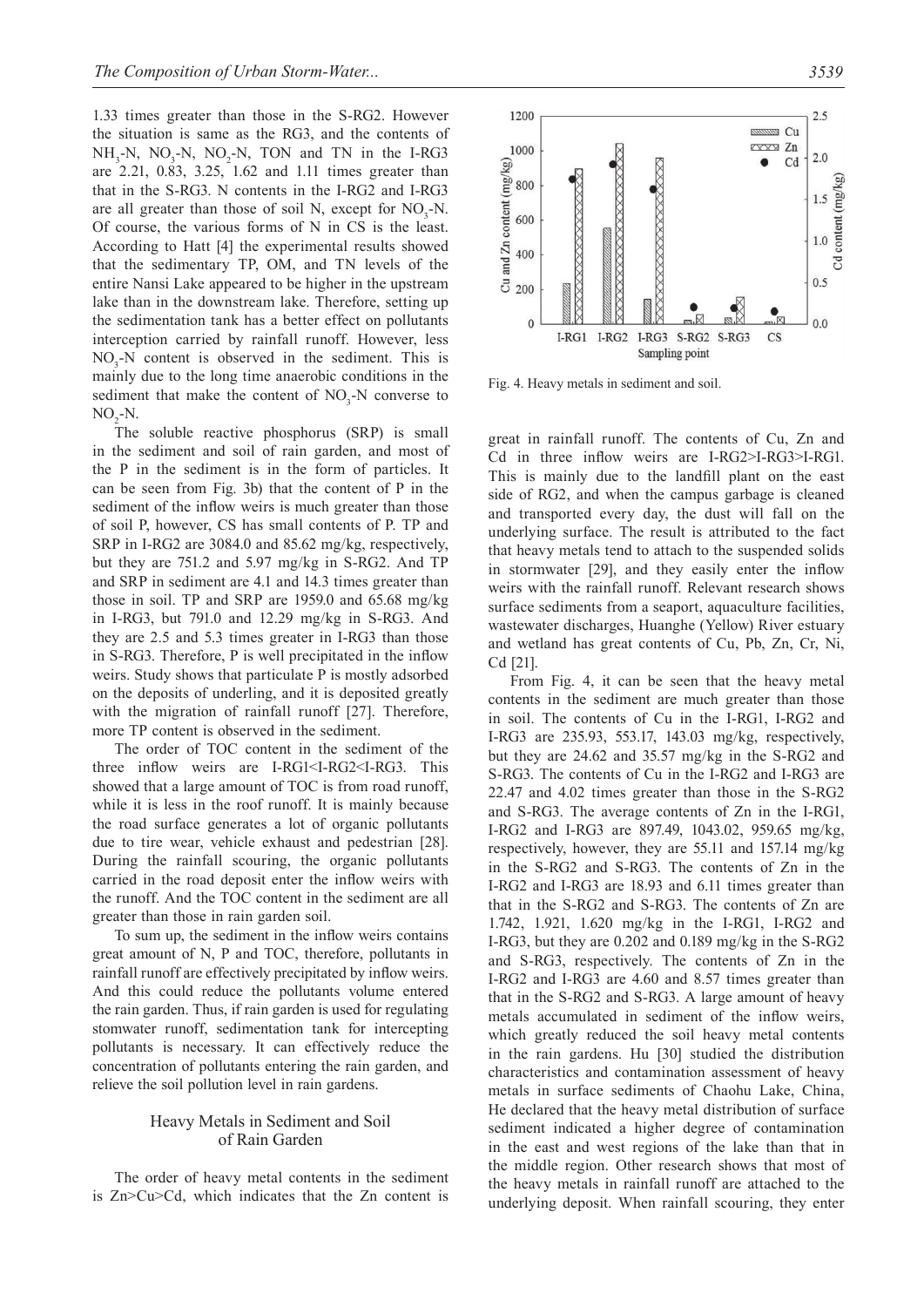

Fig. 5. Enzyme activity in sediment and soil.

the LID facilities with runoff [31]. The other research was found that 13.11% particles can be washed-off from the road surfaces, and a vast majority (12.40%) of suspended solids (SS) in the road surface runoff was retained by LID. Thus LID practices can significantly reduce the contribution of road deposited sediments pollution to urban receiving water [32]. Therefore, sedimentation tank should be set up before runoff entering the LID facility, which can effectively reduce the pollutants volume.

## Enzyme Activity in Sediment and Soil of Rain Garden

The enzyme activities (Fig. 5) in the sediment and soil of the three rain gardens are phosphatase (PPS) urease (SU)>sucrase (SS)>protease (PS). And they are slightly greater in the sediment than those in soil. Although the rain garden inflow weirs of RG1 and RG2 are cleaned less frequently, and the sediment retention time in weirs are long. While the inflow weir of RG3 is thoroughly cleaned in March 2018 and the sediment retention time is short, however, the difference of enzyme activity in the sediment of three inflow weirs is very small. This result indicates that the pollutants carried by the stomwater runoff are not enough to have a greater impact on the enzyme activity, and the moist environment is more conducive to the growth of enzymes [33]. On the other hand, rainfall runoff contains a lot of nutrients, which promotes the growth of enzyme activity [34]. It further confirmed

| Index      | Parameter  | Coefficient                                                       | Std. Error | $t$ value | $P$ value | <b>VIF</b> | $\mathbb{R}^2$                | $R^2(Adj)$ |
|------------|------------|-------------------------------------------------------------------|------------|-----------|-----------|------------|-------------------------------|------------|
|            | Constant   | $-1.5$                                                            | 107.3      | $-0.014$  | 0.989     |            |                               |            |
|            | <b>SU</b>  | 233.2                                                             | 88.2       | 2.642     | 0.033     | 399.8      | $\overbrace{\phantom{13333}}$ |            |
| $NH_{3}-N$ | <b>SS</b>  | $-130.0$                                                          | 85.1       | $-1.529$  | 0.170     | 509.4      |                               |            |
|            | <b>PPS</b> | $-120.9$                                                          | 156.5      | $-0.773$  | 0.465     | 380.9      |                               |            |
|            | Equation   | $NH3-N = -1.5 + (233.2*SU) - (130.0*SS) - (120.9*PPS)$            | 0.71       | 0.59      |           |            |                               |            |
|            | Constant   | $-192.5$                                                          | 940.0      | $-0.205$  | 0.884     |            | $\overline{\phantom{0}}$      |            |
|            | <b>SU</b>  | 2331.5                                                            | 772.9      | 3.016     | 0.019     | 399.8      | $\qquad \qquad$               |            |
| $NO3-N$    | <b>SS</b>  | $-1474.9$                                                         | 745.0      | $-1980$   | 0.088     | 509.4      |                               |            |
|            | <b>PPS</b> | $-943.8$                                                          | 1371.1     | $-0.688$  | 0.513     | 380.9      |                               |            |
|            | Equation   | $NO3-N = -192.5 + (2331.5*SU) - (1474.9*SS) - (943.8*PPS)$        |            |           |           |            |                               | 0.52       |
|            | Constant   | $-1229.0$                                                         | 1064.4     | $-1.155$  | 0.286     |            | $\qquad \qquad$               |            |
|            | SU         | 1247.0                                                            | 875.3      | 1.425     | 0.197     | 399.8      | $\qquad \qquad$               |            |
| $NO, -N$   | <b>SS</b>  | $-1327.5$                                                         | 843.6      | $-1.574$  | 0.160     | 509.4      | $\overbrace{\phantom{13333}}$ |            |
|            | <b>PPS</b> | 966.9                                                             | 1552.6     | 0.623     | 0.553     | 380.9      |                               |            |
|            | Equation   | $NO2-N = -1229.0 + (1247.0 * SU) - (1327.7 * SS) + (966.9 * PPS)$ | 0.81       | 0.72      |           |            |                               |            |
|            | Constant   | 157.4                                                             | 342.4      | 0.460     | 0.660     |            |                               |            |
|            | SU         | 46.3                                                              | 281.6      | 0.164     | 0.874     | 399.8      | $\qquad \qquad$               |            |
| <b>TON</b> | <b>SS</b>  | 60.4                                                              | 271.4      | 0.223     | 0.830     | 509.4      |                               |            |
|            | <b>PPS</b> | $-184.6$                                                          | 499.5      | $-0.370$  | 0.723     | 380.9      |                               |            |
|            | Equation   | TON = $157.4 + (46.3 * SU) + (60.4 * SS) - (184.6 * PPS)$         |            |           |           |            |                               | $0.0\,$    |

Table 3. Multiple linear regression analysis.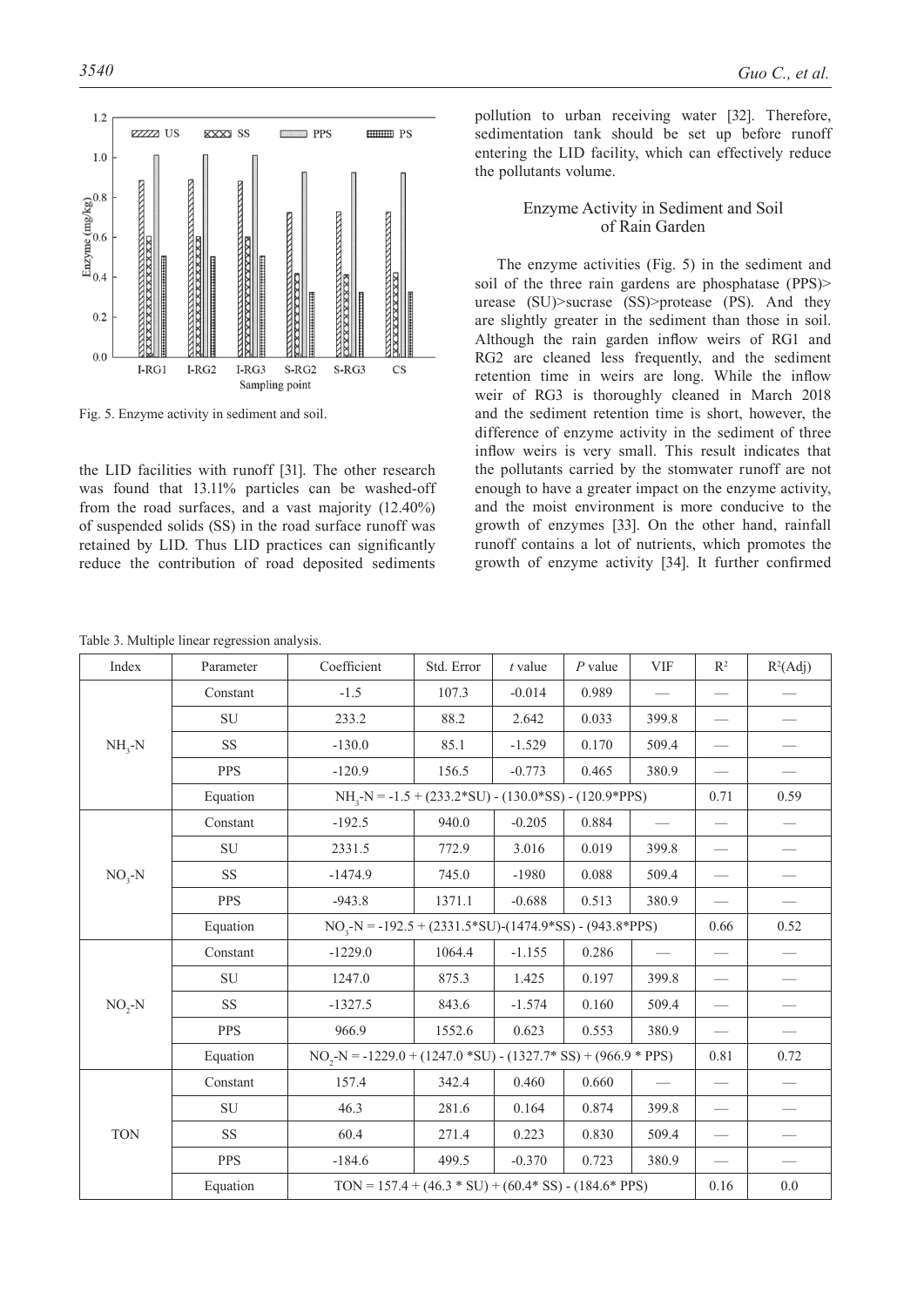## Table 3. Continued

| <b>TN</b>                   | Constant   | $-1265.6$                                                          | 1408.2                                             | $-0.899$                                                        | 0.399           |      |        |                          |      |
|-----------------------------|------------|--------------------------------------------------------------------|----------------------------------------------------|-----------------------------------------------------------------|-----------------|------|--------|--------------------------|------|
|                             | ${\rm SU}$ | 3857.9                                                             | 1157.9                                             | 3.332                                                           | 0.013           |      | 399.8  |                          |      |
|                             | <b>SS</b>  | $-2872.1$                                                          | 1116.1                                             | $-2.573$                                                        | 0.037           |      | 509.4  |                          |      |
|                             | <b>PPS</b> | $-282.3$                                                           | 2053.9                                             | $-0.137$                                                        | 0.895           |      | 380.9  |                          |      |
|                             | Equation   | $TN = -1265.6 + (3857.9*SU) - (2872.1*SS) - (282.3*PPS)$           |                                                    | 0.87                                                            | 0.81            |      |        |                          |      |
|                             | Constant   | 362.4                                                              | 921.9                                              | 0.393                                                           | 0.706           |      |        |                          |      |
|                             | ${\rm SU}$ | 1092.8                                                             | 758.1                                              | 1.441                                                           | 0.193           |      | 399.8  |                          |      |
| <b>SRP</b>                  | <b>SS</b>  | 42.6                                                               | 730.7                                              | 0.058                                                           | 0.955           |      | 509.4  |                          |      |
|                             | <b>PPS</b> | $-1259.9$                                                          | 1344.7                                             | $-0.937$                                                        | 0.380           |      | 380.9  | $\overline{\phantom{0}}$ |      |
|                             | Equation   | $SRP = 362.4 + (1092.8 * SU) + (42.6 * SS) - (1259.9 * PPS)$       | 0.95                                               | 0.93                                                            |                 |      |        |                          |      |
|                             | Constant   | $-20953.8$                                                         | 54068.8                                            | $-0.388$                                                        | 0.712           |      |        |                          |      |
|                             | ${\rm SU}$ | 27947.1                                                            | 31240.6                                            | 0.895                                                           | 0.405           |      | 410.3  |                          |      |
| TP                          | SS         | $-18352.6$                                                         | 42469.8                                            | $-0.432$                                                        | 0.681           |      | 1030.5 |                          |      |
|                             | <b>PPS</b> | 9824.6                                                             | 73824.1                                            | 0.133                                                           | 0.898           |      | 698.5  |                          |      |
|                             | Equation   | $TP = -20953.8 + (27947.1 * SU) - (18352.6 * SS) + (9824.6 * PPS)$ |                                                    |                                                                 |                 |      |        |                          | 0.97 |
|                             | Constant   | $-73.8$                                                            | 34.3                                               | $-2.155$                                                        | 0.068           |      |        |                          |      |
|                             | ${\rm SU}$ | 15.2                                                               | 28.2                                               | 0.538                                                           | 0.607           |      | 399.8  |                          |      |
| <b>TOC</b>                  | <b>SS</b>  | 45.6                                                               | 27.2                                               | 1.681                                                           | 0.137           |      | 509.4  |                          |      |
|                             | <b>PPS</b> | 48.3                                                               | 50.0                                               | 0.965                                                           | 0.366           |      | 380.9  |                          |      |
|                             | Equation   | $TOC = -73.8 + (15.2 * SU) + (45.6 * SS) + (48.3 * PPS)$           |                                                    |                                                                 |                 |      |        |                          | 0.98 |
|                             | Constant   | $-8901.8$                                                          | 10433.9                                            | $-0.853$                                                        | 0.422           |      |        |                          |      |
|                             | ${\rm SU}$ | 10063.2                                                            | 8579.9                                             | 1.173                                                           | 0.279           |      | 399.8  |                          |      |
| Cu                          | SS         | $-10000.1$                                                         | 8269.5                                             | $-1.209$                                                        | 0.266           |      | 509.4  |                          |      |
|                             | <b>PPS</b> | 6261.1                                                             | 15218.7                                            | 0.411                                                           | 0.693           |      | 380.9  |                          |      |
|                             | Equation   |                                                                    |                                                    | $Cu = -8901.8 + (10063.2*SU) - (10000.1*SS) + (6261.1*PPS)$     |                 |      |        | 0.73                     | 0.62 |
|                             | Constant   | $-6641.9$                                                          | 4583.6                                             | $-1.449$                                                        | 0.191           |      |        |                          |      |
|                             | ${\rm SU}$ | 14002.2                                                            | 3769.2                                             | 3.715                                                           | 0.008           |      | 399.8  |                          |      |
| Zn                          | <b>SS</b>  | $-6989.8$                                                          | 3632.8                                             | $-1.924$                                                        | 0.096           |      | 509.4  |                          |      |
|                             | <b>PPS</b> | $-561.2$                                                           | 6685.5                                             | $-0.084$                                                        | 0.935           |      | 380.9  |                          |      |
|                             | Equation   |                                                                    |                                                    | $Zn = -6641.9 + (14002.2 * SU) - (6989.8 * SS) - (561.2 * PPS)$ |                 |      | 0.99   | 0.98                     |      |
|                             | Constant   | $-7.33$                                                            | 9.58                                               |                                                                 | $-0.76$<br>0.47 |      |        |                          |      |
|                             | ${\rm SU}$ | 11.76                                                              | 7.88                                               | 1.49                                                            |                 | 0.18 | 399.8  |                          |      |
| $\ensuremath{\mathrm{C}} d$ | <b>SS</b>  | $-1.41$                                                            | 7.60                                               |                                                                 | $-0.19$<br>0.86 |      | 509.4  |                          |      |
|                             | <b>PPS</b> | 0.46                                                               | 13.98                                              | $-0.03$<br>0.98                                                 |                 |      | 380.9  |                          |      |
|                             | Equation   |                                                                    | $Cd = -7.33 + (11.76*SU) - (1.41*SS) + (0.46*PPS)$ |                                                                 |                 |      |        | 0.99                     | 0.98 |
|                             |            |                                                                    |                                                    |                                                                 |                 |      |        |                          |      |

Note: There are independent variables in the regression model that appear to be highly correlated with other independent variables or have no variability. These variables have been removed from the regression model. The specific variables are: removed protease, because it is collinear.

the fact that the enzyme activity in the soil is mainly affected by the external environment, such as the physical and chemical properties of the environment (pH, temperature, humidity, etc.), fertilization status, grazing, soil microorganisms and different land use, etc [35].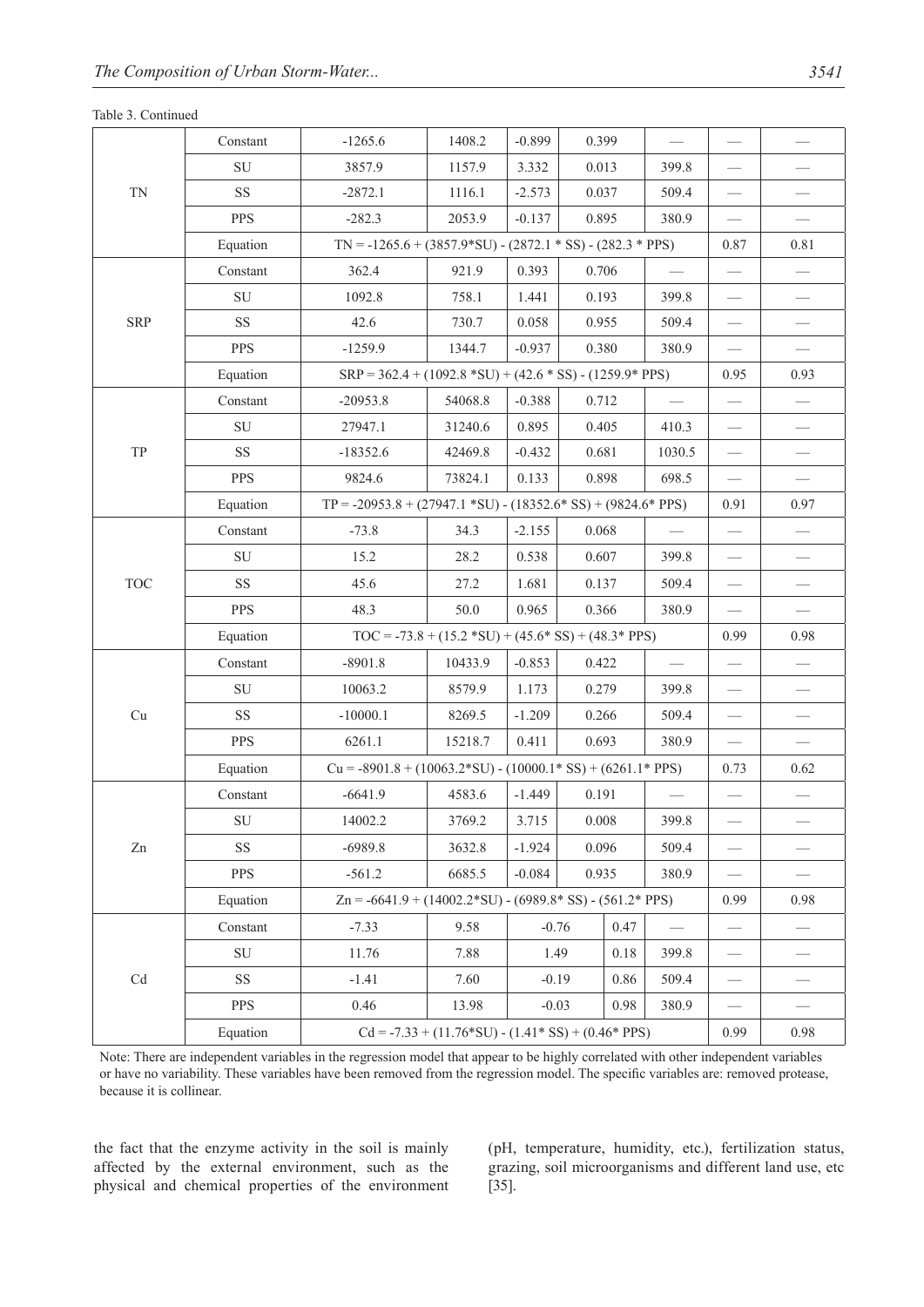# The Relation of Pollutants and Enzyme Activity

The multivariate linear regression found that the N, P, TOC and heavy metals content in sediment and soil have a good linear relationship with the activity of enzymes, and the  $R<sup>2</sup>$  are all more than 0.66, except for TON (Table 3). Especially, the linear relationships of the Cu, Zn and TOC with enzymes activity are very good, and the  $\mathbb{R}^2$  reached 0.99. In addition, the relationships of P with enzymes activity are also good, and the  $\mathbb{R}^2$ are more than 0.91. However, the relationships of N with enzymes activity are unstable. This is mainly due to the variability of N in the soil [36]. All pollutants are positively correlated with SU, but most of them are negatively correlated with SS. However, a part of the pollutants is positively correlated PPS, and the others are opposite. SU can convert amide organic N into plantavailable inorganic N [37]. Therefore, US can promote the accumulation of soil inorganic N. In this study, the inorganic N content in the sediment is great, but TON is the same as the content in soil. So greatly increased the organic N decomposition in sediment. PPS can promote the mineralization and resolution of organic phosphorus in the soil, and improve the absorption and utilization efficiency of plants [38].

## **Conclusions**

In this study, the pollutants variations in sediment of inflow weir and loess soil of rain gardens are explored at the field scale. The main conclusions are presented as follows:

(1)  $NO<sub>2</sub>-N$  and TON are the main forms of N in the inflow weir sediments of the rain garden, but the situation is different for the soil N, and  $NO<sub>3</sub>$ -N and TON are the main forms in soil. The sediment in the inflow weirs contains great amount of N, P and TOC, except for  $NO_3$ -N.  $NH_3$ -N,  $NO_3$ -N,  $NO_2$ -N, TON and TN in the I-RG2 are 4.54, 0.94, 5.0, 2.01, and 1.33 times greater than those in the S-RG2, and they are 2.21, 0.83, 3.25, 1.62 and 1.11 times greater in I-RG3 than those in the S-RG3.

- (2) The soluble reactive phosphorus (SRP) is small in the sediment of the three inflow weirs. The content of P in the sediment of the weirs is much greater than those in the soil. TP and SRP in I-RG2 are 4.1 and 14.3 times greater than those in soil, and they are 2.5 and 5.3 times greater in I-RG3 than those in S-RG3.
- (3) The heavy metal contents of Cu, Zn and Cd in sediment are much greater. Cu is 22.47 and 4.02 times greater in sediment than that in soil, and they are 18.93, 6.11 and 4.60, 8.57 times for Zn and Cd. Therefore pollutants in rainfall runoff are effectively precipitated by weirs, and it can reduce the concentration of pollutants entering the rain garden, thus relieve the soil pollution level in rain garden.

(4) The enzyme activities in the sediment are slightly greater than those in soil. The N, P, TOC and heavy metals contents have a good linear relationship with the activity of enzymes, and the  $R<sup>2</sup>$  are all more than 0.66.

#### **Acknowledgments**

This research was financially supported by the Natural Science Foundation of Shaanxi Province (2020SF-420), the project of Shaanxi Provence Land Engineering Construction Group (DJNY2020-27) and the National Natural Science Foundation of China (No. 51879215).

#### **Conflict of Interest**

The authors declare no conflict of interest.

#### **Reference**

- 1. GUO C., LI J.K., LI H.E., LI Y.J. Influences of stormwater concentration infiltration on soil nitrogen, phosphorus, TOC and their relations with enzyme activity in rain garden. Chemosphere. **233**, 207, **2019**.
- 2. BACH P.M., MCCARTHY D.T., DELETIC A. Redefining the stormwater first flush phenomenon. Water Res. **44**, 2487, **2010**.
- 3. WANG J., ZHANG P., YANG L., HUANG T. Cadmium removal from urban stormwater runoff via bioretention technology and effluent risk assessment for discharge to surface water. J. Contam Hydrol. **185-186**, 42, **2016**.
- 4. VIRAHSAWMY H.K., STEWARDSON M.J., VIETZ G., FLETCHER T.D. Factors that affect the hydraulic performance of raingardens: implications for design and maintenance. Water Sci.Technol. **69** (5), 982, **2014**.
- 5. BLECKEN G.T., ZINGER Y., DELETIC A., FLETCHER T.D., HEDSTROM A., VIKLANDER M. Laboratory study on stormwater biofiltration nutrient and sediment removal in cold temperatures. J. Hydrol. **394** (3-4), 507, **2010**.
- 6. GUO C., LI J.K., LI H.E., ZHANG B., MA M.H., LI F. Seven-Year Running Effect Evaluation and Fate Analysis of Rain Gardens in Xi'an, Northwest China. Water. **10**, 944, **2018**.
- 7. LIU J.Y., DAVIS A.P. Phosphorus speciation and treatment using enhanced phosphorus removal bioretention.Environ. Sci. Technol. **48**, 607, **2014**.
- 8. BROWN R.A., LINE D.E., HUNT W.F. LID treatment train: Pervious concrete with subsurface storage in series with bioretention and care with seasonal high water tables. J. Environ. Eng. **138**, 689,**2012**.
- 9. SUN Y., SUN G., XU Y.M., WANG L., LIANG X.F., LIN D.S., HU F.Z. Assessment of natural sepiolite on cadmium stabilization, microbial communities, and enzyme activities in acidic soil.Environ Sci. Pollut R. **20**, 3290, **2013**.
- 10. MAHAJANG R., MANJUNATHB L., LATARE A.M., VISHWAKARMA S., SINGHN. P. Microbial and Enzyme Activities and Carbon Stock in Unique Coastal Acid Saline Soils of Goa. Proceedings of the National Academy